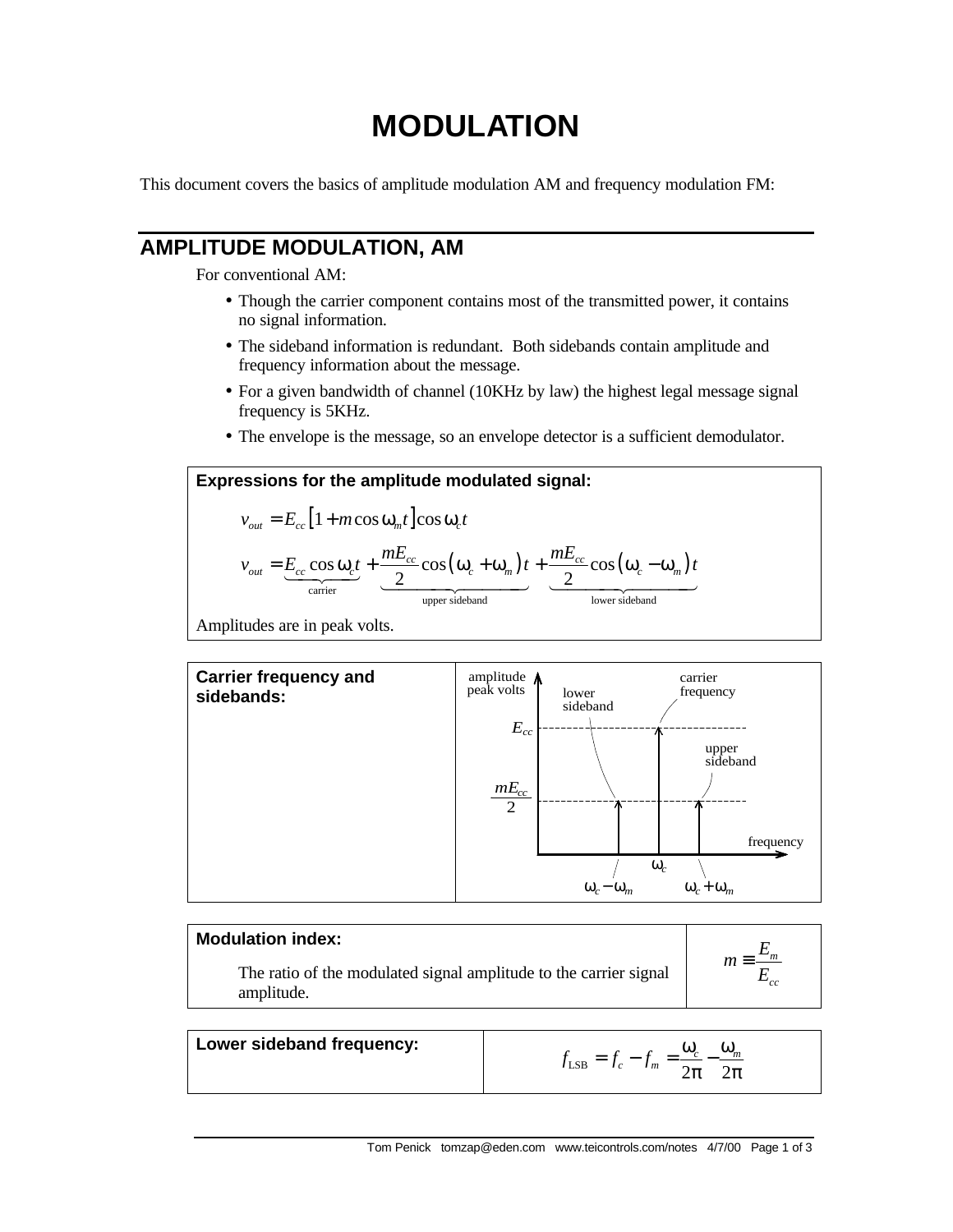| Minimum bandwidth required: | $BW_{\rm min}$<br>$f_{\text{USB}} - f_{\text{LSB}} = \frac{f}{2}$ |
|-----------------------------|-------------------------------------------------------------------|
|                             |                                                                   |

| <b>Carrier power:</b> | carrier (RMS) | peak<br>where<br>$v_{\rm RMS}$ |
|-----------------------|---------------|--------------------------------|
|                       |               |                                |

| One sideband power: | $-mv$<br>carrier (RMS) | peak<br>where $v_{RMS}$ = |
|---------------------|------------------------|---------------------------|
|                     | <b>SB</b>              |                           |

| Total power to load: | т<br>total<br>- |
|----------------------|-----------------|
|                      |                 |

## **FREQUENCY MODULATION, FM**

For FM:

- The maximum frequency deviation (FCC regulation) is 75 KHz.
- Station frequency spacing is 200 KHz.

Expressions for the frequency modulated signal:  
\n
$$
v_{out} = E_{cc} \left[ \omega_c t + M_f \sin \omega_m t \right]
$$
\n
$$
v_{out} = E_{cc} \left[ \frac{J_0 \left( M_f \right) \cos \omega_c t + J_1 \left( M_f \right) \left[ \cos \left( \omega_c + \omega_m \right) t - \cos \left( \omega_c - \omega_m \right) t \right]}{+ J_2 \left( M_f \right) \left[ \cos \left( \omega_c + 2 \omega_m \right) t + \cos \left( \omega_c - 2 \omega_m \right) t \right]}
$$
\n+  $J_3 \left( M_f \right) \left[ \cos \left( \omega_c + 3 \omega_m \right) t - \cos \left( \omega_c - 3 \omega_m \right) t \right] + \cdots$ 

Even for sinusoidal modulation the number of side frequency pairs is theoretically infinite. The  $J_n(M_f)$  functions are Bessel functions. Amplitudes are in peak volts.

| The instantaneous frequency:              | $f_i$ is the instantaneous frequency [Hz]                                                       |
|-------------------------------------------|-------------------------------------------------------------------------------------------------|
|                                           | $f_c$ is the carrier frequency [Hz]                                                             |
| $f_i = f_c + \Delta f \cos \omega_m t$ Hz | $\Delta f$ is the frequency deviation [Hz]                                                      |
|                                           | $\omega_m$ is the modulating signal frequency or<br>message signal $\lceil \text{rad/s} \rceil$ |

#### **Modulation index:**

The ratio of the frequency deviation to the modulating signal frequency.

$$
M_f \equiv \frac{\Delta f}{f_m}
$$